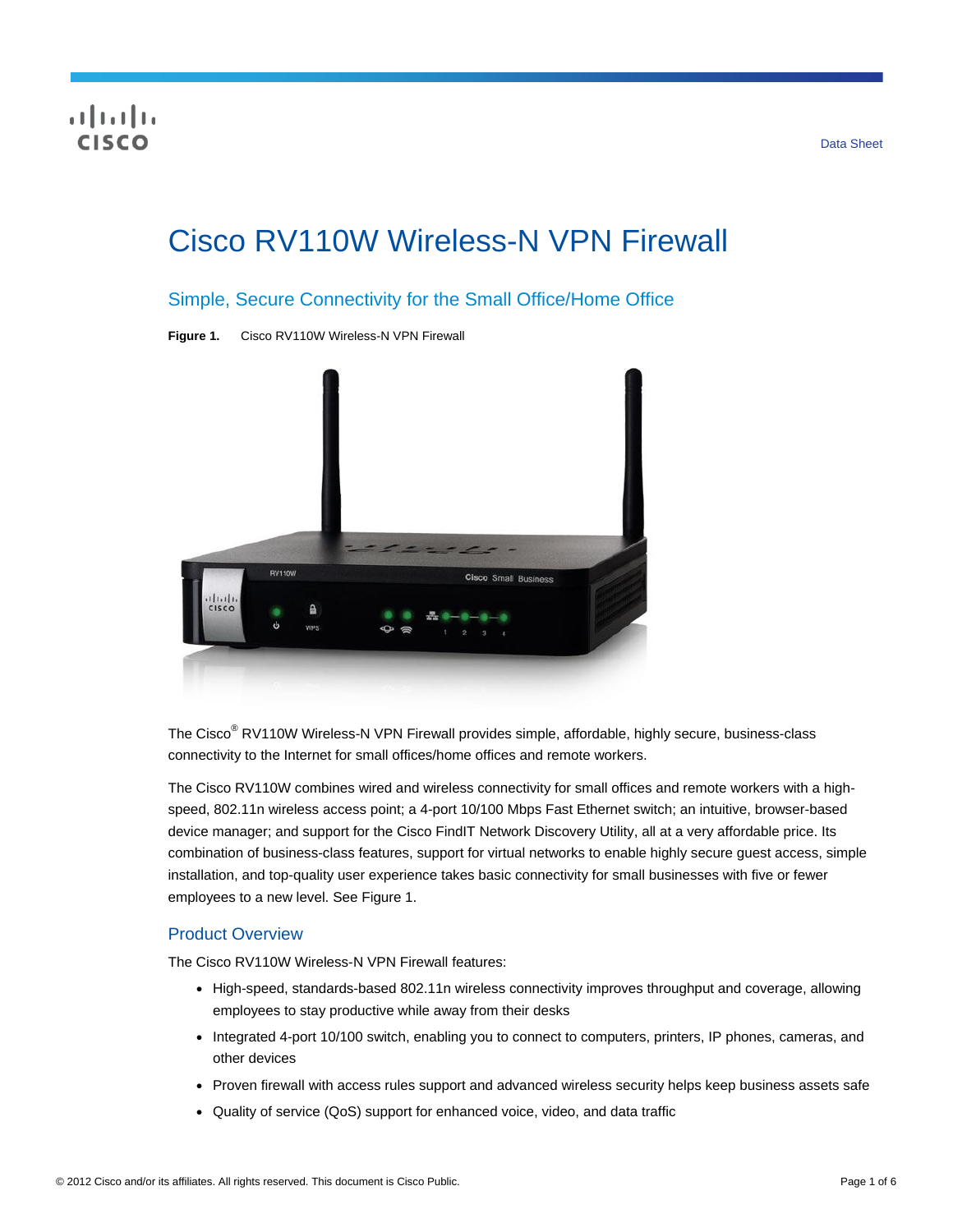- Support for separate "virtual" networks, enabling you to control access to sensitive information and to set up highly secure wireless guest access
- IP Security (IPsec) Site-to-Site Tunneling and Point-to-Point Tunneling Protocol (PPTP) VPN support, providing highly secure remote access connectivity for Windows and Mac OS computers
- Support for IPv6, the latest Internet Protocol technology, to help your network accommodate new technologies
- Simplified configuration through an intuitive, browser-based device manager
- Support for the Cisco FindIT Network Discovery Utility

Figure 2 shows the back panel of the Cisco RV110W. Figure 3 shows a typical configuration using the firewall.

**Figure 2.** Back Panel of the Cisco RV110W Wireless-N VPN Firewall



**Figure 3.** Typical Configuration for Cisco RV110W Wireless-N VPN Firewall

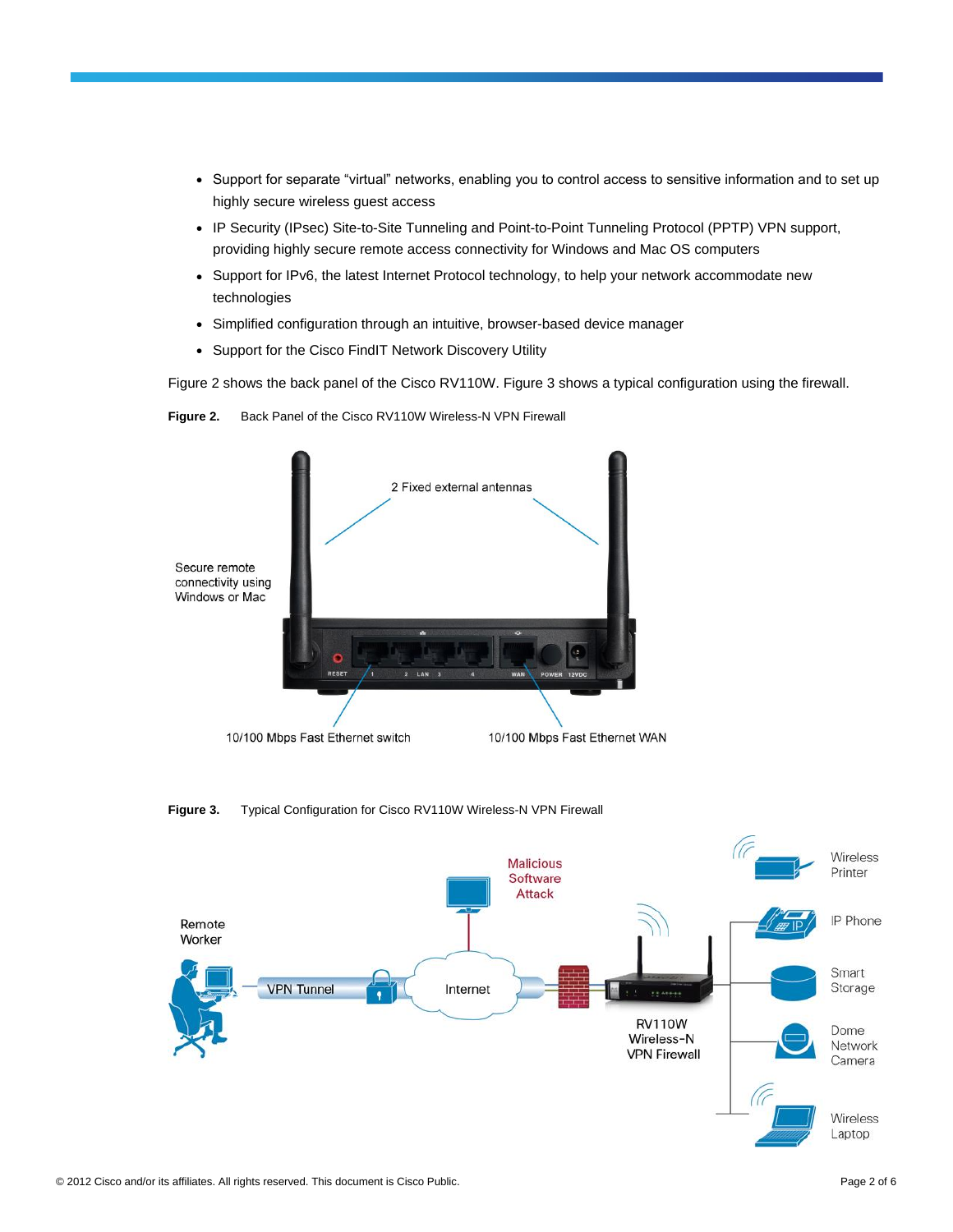## Product Specifications

Table 1 gives the product specifications for the Cisco RV110W.

**Table 1.** Product Specifications

| <b>Feature</b>     | <b>Description</b>                                                                                                                                                                                                                                                                                                                                                                                                                                                                                                                                                                                                             |
|--------------------|--------------------------------------------------------------------------------------------------------------------------------------------------------------------------------------------------------------------------------------------------------------------------------------------------------------------------------------------------------------------------------------------------------------------------------------------------------------------------------------------------------------------------------------------------------------------------------------------------------------------------------|
| Routing            | • Static routing<br>• Dynamic routing<br>• Routing Information Protocol (RIP) v1 and v2<br>• Inter-VLAN routing                                                                                                                                                                                                                                                                                                                                                                                                                                                                                                                |
| Layer <sub>2</sub> | • 802.1Q-based VLANs<br>• 4 active VLANs (3 to 4094 range)                                                                                                                                                                                                                                                                                                                                                                                                                                                                                                                                                                     |
| Network            | • Dynamic Host Configuration Protocol (DHCP) server<br>• Point-to-Point Protocol over Ethernet (PPPoE)<br>• Point-to-Point Tunneling Protocol (PPTP)<br>• Layer 2 Tunneling Protocol (L2TP)<br>· DNS proxy<br>• DHCP relay agent<br>• IGMP Proxy and multicast forwarding<br>• Internet Group Management Protocol (IGMP) proxy and multicast forwarding<br>• Rapid Spanning Tree Protocol (RSTP)<br>• Dynamic DNS (DynDNS), TZO, 3322.org)<br>• Network Address Translation (NAT), Port Address Translation (PAT)<br>• Port management<br>• Port Mirroring<br>• Software-configurable network edge (DMZ) to any LAN IP address |
| IP <sub>v6</sub>   | • Dual-stack IPv4 and IPv6<br>• 6to4 tunneling<br>• Multicast Listener Discovery (MLD) for IPv6 (RFC 2710)<br>• Stateless address auto-configuration<br>• DHCP v6 Server for IPv6 Clients on LAN<br>• DHCP v6 client for WAN connectivity<br>• Internet Control Message Protocol (ICMP) v6<br>• Static IPv6 Routing<br>• Dynamic IPv6 Routing with RIPng<br>• IPv6 Rapid Deployment                                                                                                                                                                                                                                            |
| Security           | • Stateful packet inspection (SPI) firewall<br>• Port forwarding and triggering<br>• Firewall Access Control Lists and Content Filtering<br>• Denial-of-service (DoS) prevention<br>• MAC-based wireless access control<br>• Static URL blocking or keyword blocking<br>• Schedule-based Internet access policy<br>• HTTPS web access to the device manager<br>• Username/password complexity enforcement<br>• Self-signed SSL certificate<br>• Import and export certificate using Privacy-Enhanced Mail (PEM) format                                                                                                         |
| <b>VPN</b>         | • 5 IPsec client sessions using Cisco QuickVPN client<br>• 5 PPTP client sessions for remote client access<br>• Triple Data Encryption Standard (3DES) VPN pass-through of PPTP, L2TP, and IPsec<br>• 1 IPSec Site-to-Site tunnel                                                                                                                                                                                                                                                                                                                                                                                              |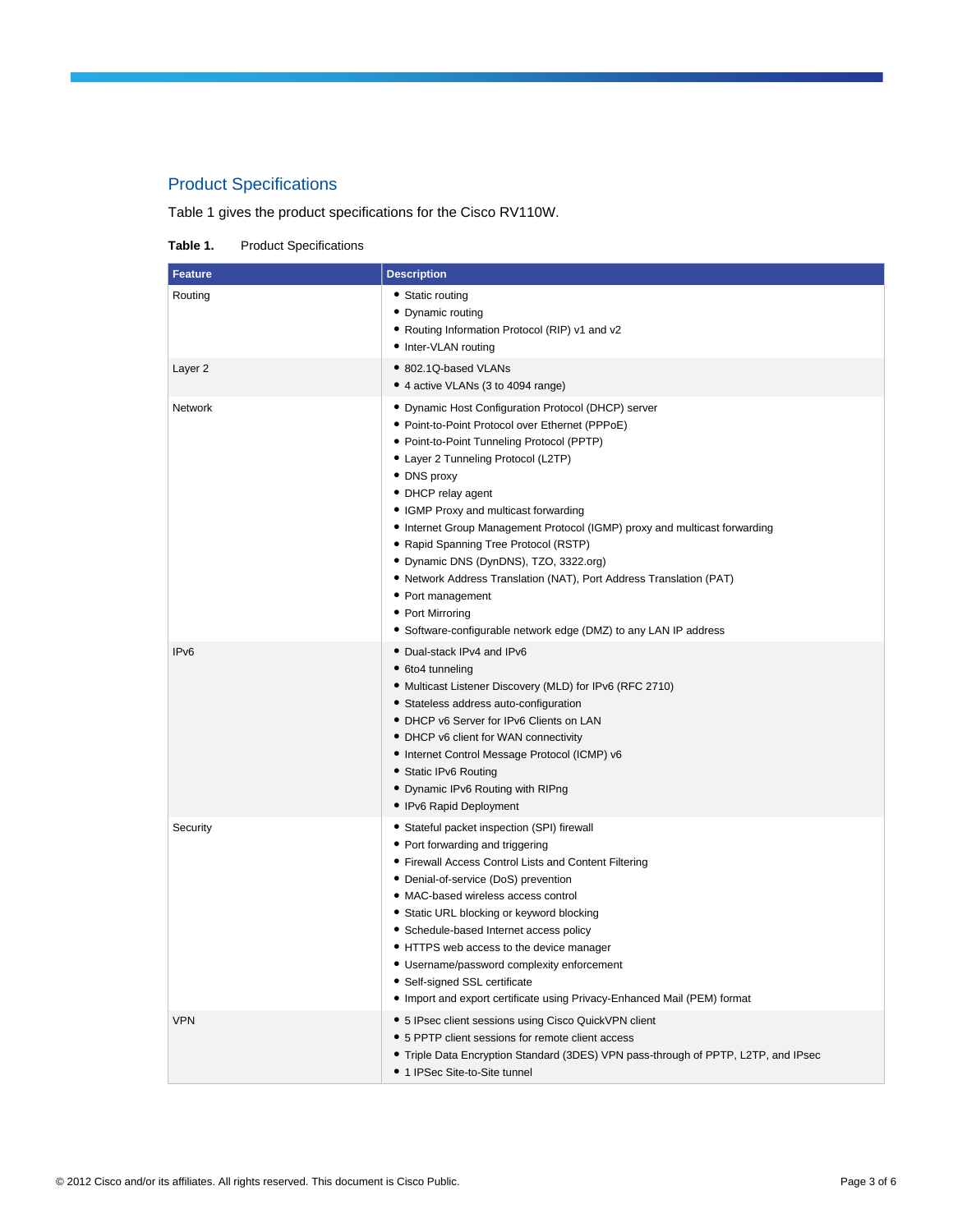| Feature                  | <b>Description</b>                                                                                                                                                                                                                                                                                                                                              |
|--------------------------|-----------------------------------------------------------------------------------------------------------------------------------------------------------------------------------------------------------------------------------------------------------------------------------------------------------------------------------------------------------------|
| Quality of service (QoS) | • 802.1p port-based priority on LAN port, application-based priority on WAN port<br>$\bullet$ 4 queues<br>• Differentiated Services Code Pointsupport (DSCP)<br>• Class of Service (CoS)<br>• Bandwidth Management for service prioritization                                                                                                                   |
| Management               | • Simple Network Management Protocol (SNMP) v3<br>• Event logging: local, syslog, email alerts<br>• Firmware upgradable through web browser<br>• Imported/exported configuration in text format<br>• Simple browser-based configuration (HTTP/HTTPS)<br>• Bonjour and Universal Plug and Play (UPnP)<br>• Network diagnostics: Ping, Traceroute, and DNS Lookup |
| Performance              | • NAT throughput: 90 Mbps<br>• Concurrent sessions: 5,000<br>• VPN throughput: 5Mbps                                                                                                                                                                                                                                                                            |

## Wireless LAN Specifications

Table 2 gives the wireless specifications for the Cisco RV110W.

| <b>Wireless LAN Specifications</b><br>Table 2. |
|------------------------------------------------|
|------------------------------------------------|

| <b>Feature</b>                  | <b>Description</b>                                                                                                                                   |
|---------------------------------|------------------------------------------------------------------------------------------------------------------------------------------------------|
| <b>WLAN</b> hardware            | IEEE 802.11n standard-based access point with 802.11b/g compatibility                                                                                |
|                                 | Radio and modulation type:                                                                                                                           |
|                                 | • 802.11b: direct sequence spread spectrum (DSSS)                                                                                                    |
|                                 | • 802.11g/n: orthogonal frequency division multiplexing (OFDM)                                                                                       |
|                                 | • 2 omnidirectional 1.8 dBi gain fixed external antennas                                                                                             |
|                                 | Operating channels:                                                                                                                                  |
|                                 | • 11 in North America                                                                                                                                |
|                                 | • 13 in most of Europe                                                                                                                               |
|                                 | • Automatic channel selection                                                                                                                        |
|                                 | Transmit power:                                                                                                                                      |
|                                 | • 802.11b: 17 dBm +/- 1.5 dBm                                                                                                                        |
|                                 | • 802.11g: 15 dBm +/- 1.5 dBm                                                                                                                        |
|                                 | • 802.11n: 12.5 dBm +/- 1.5 dBm                                                                                                                      |
|                                 | Receiver sensitivity:                                                                                                                                |
|                                 | • -87 dBm at 11 Mbps                                                                                                                                 |
|                                 | • -71 dBm at 54 Mbps                                                                                                                                 |
|                                 | • -68 dBm at msc15, HT20 / -66dBm at mcs15, HT40                                                                                                     |
| Wireless Domain Services (WDS)  | • Allows wireless signals to be repeated by up to 3 compatible devices                                                                               |
| Wi-Fi Multimedia (WMM)          | • WMM with QoS (802.11e), WMM power save (WMM-PS)                                                                                                    |
| <b>Active WLAN clients</b>      | • Up to 32 clients                                                                                                                                   |
| Service Set Identifiers (SSIDs) | • Up to 4 separate wireless networks                                                                                                                 |
| Wireless isolation              | • Wireless isolation between clients                                                                                                                 |
| <b>WLAN</b> security            | • WPS (Wi-Fi Protected Setup), Wired Equivalent Privacy (WEP), Wi-Fi Protected Access (WPA)<br>personal and enterprise, WPA2 personal and enterprise |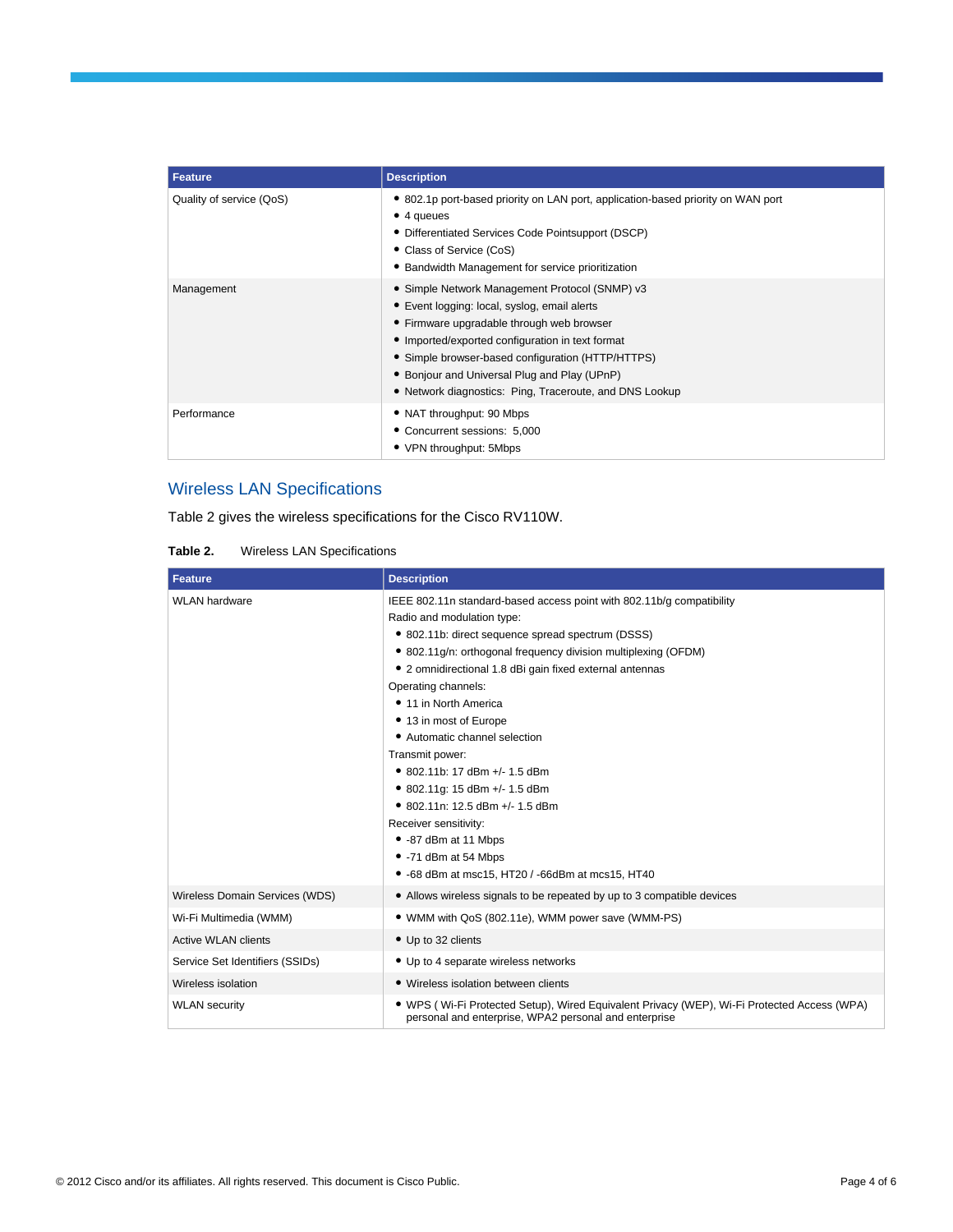## System Specifications

Table 3 gives the system specifications for the Cisco RV110W.

#### **Table 3.** System Specifications

| Feature                        | <b>Description</b>                                                                                                                                                                                        |
|--------------------------------|-----------------------------------------------------------------------------------------------------------------------------------------------------------------------------------------------------------|
| <b>WAN</b>                     | One 10/100 Mbps Fast Ethernet WAN port                                                                                                                                                                    |
| LAN                            | Four 10/100 Mbps Fast Ethernet LAN ports                                                                                                                                                                  |
| <b>WLAN</b>                    | Built-in 802.11n wireless access point                                                                                                                                                                    |
| LEDs                           | Power, WPS, WAN, Wireless, LAN (ports 1-4)                                                                                                                                                                |
| Switch                         | Power button (on/off)                                                                                                                                                                                     |
| Physical dimensions and weight | • W x D x H = 5.91 in. x 5.91 in. x 1.18 in. (150 mm x 150 mm x 30 mm)<br>• Weight: 0.61 lb (0.3 kg)                                                                                                      |
| Power                          | 12V 1A                                                                                                                                                                                                    |
| Certifications                 | • FCC Class B<br>$\bullet$ CE<br>$\bullet$ IC<br>$\bullet$ cUL<br>$\bullet$ Wi-Fi                                                                                                                         |
| Environmental operating range  | • Operating temperature: 0° to 40°C (32° to 104°F)<br>• Storage temperature: -20° to 70°C (-4° to 158°F)<br>• Operating humidity: 10% to 85% noncondensing<br>• Storage humidity: 5% to 90% noncondensing |

## Configuration Requirements

Table 4 lists the configuration requirements for the Cisco RV110W.

#### **Table 4.** Configuration Requirements

| l Feature               | Description                                |
|-------------------------|--------------------------------------------|
| Network adapter         | PC with network adapter and Ethernet cable |
| Web-based configuration | Web browser                                |

## Ordering Information

Table 5 gives ordering information for the Cisco RV110W.

#### **Table 5.** Ordering Information

| <b>Part Number</b> | <b>Product Name</b>                              |
|--------------------|--------------------------------------------------|
| RV110W-A-NA-K9     | Cisco RV110W Wireless-N VPN Firewall (USA)       |
| RV110W-E-G5-K9     | Cisco RV110W Wireless-N VPN Firewall (Europe)    |
| RV110W-A-CA-K9     | Cisco RV110W Wireless-N VPN Firewall (Canada)    |
| RV110W-A-AU-K9     | Cisco RV110W Wireless-N VPN Firewall (Australia) |
| RV110W-E-CN-K9     | Cisco RV110W Wireless-N VPN Firewall (China)     |
| RV110W-A-AR-K9     | Cisco RV110W Wireless-N VPN Firewall (Argentina) |